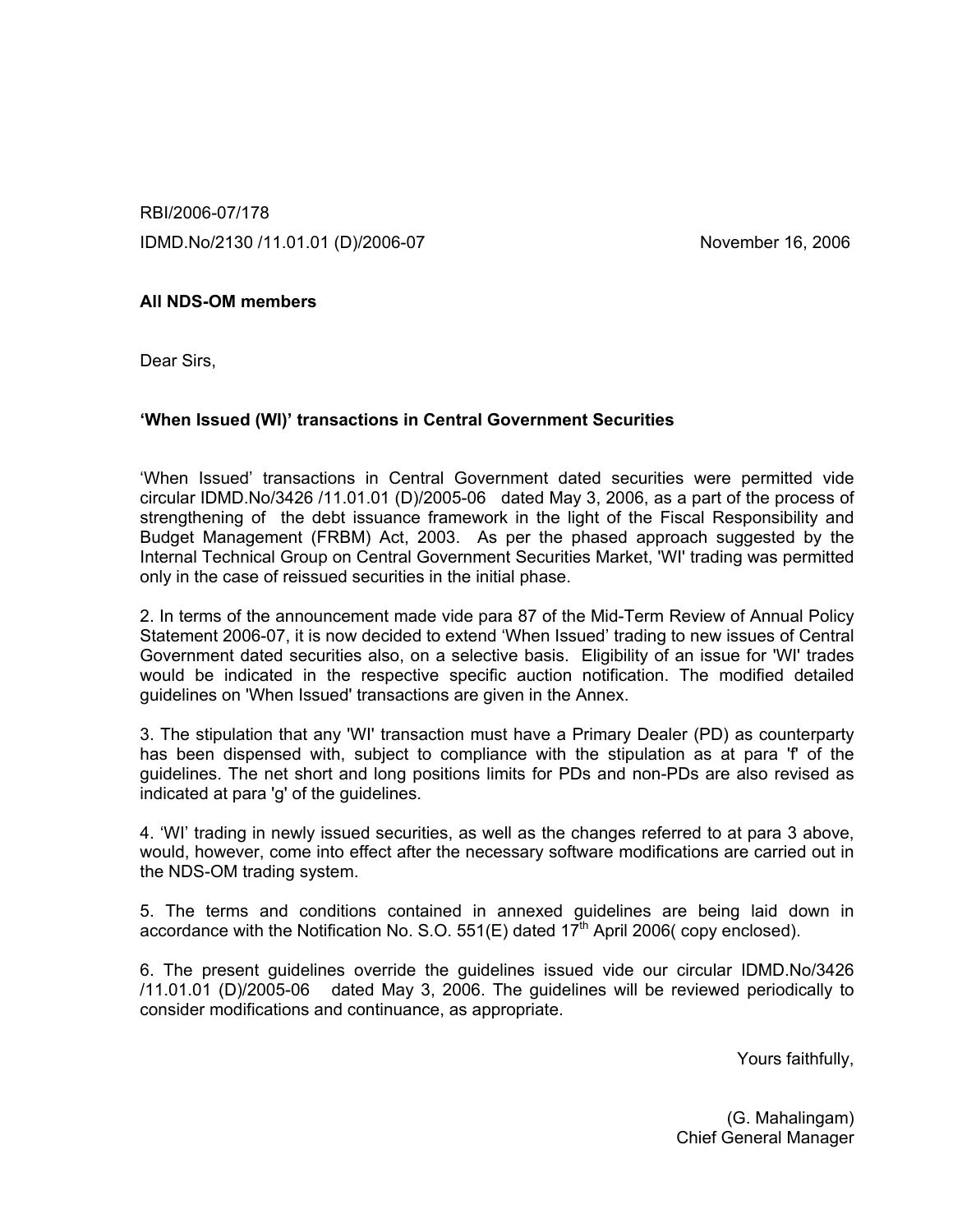### When Issued Market - Guidelines

### **Definition**

'When, as and if issued' (commonly known as 'when-issued' (WI)) security refers to a security that has been authorized for issuance but not yet actually issued. 'WI' trading takes place between the time a new issue is announced and the time it is actually issued. All 'when issued' transactions are on an 'if' basis, to be settled if and when the actual security is issued.

### Mechanics of Operation

Transactions in a security on a 'When Issued' basis shall be undertaken in the following manner. a. 'WI' transactions can be undertaken in the case of securities that are being reissued as well as newly issued, on a selective basis.

b. 'WI' transactions would commence on the issue notification date and it would cease on the working day immediately preceding the date of issue.

c. All 'WI' transactions for all trade dates will be contracted for settlement on the date of issue.

d. At the time of settlement on the date of issue, trades in the 'WI' security will be netted off with trades in the existing security, in the case of reissued securities.

e. 'WI' transactions may be undertaken only on NDS-OM.

f. Only PDs can take a short position in the 'WI' market. In other words, non-PD entities can sell the 'WI' security to any counterparty only if they have a preceding purchase contract for equivalent or higher amount.

| Category   | Reissued security                            | Newly issued security                       |
|------------|----------------------------------------------|---------------------------------------------|
|            |                                              |                                             |
| Non-PDs    | Long Position, not exceeding 5 per cent of   | Long Position, not exceeding 5 per cent of  |
|            | the notified amount.                         | the notified amount.                        |
| <b>PDs</b> | Long or Short Position, not exceeding 10 per | Short Position not exceeding 6 per cent and |
|            | cent of the notified amount                  | Long Position not exceeding 10 per cent of  |
|            |                                              | the notified amount.                        |
|            |                                              |                                             |

g. Open Positions in the 'WI' market are subject to the following limits:

h. In case a PD is unable to deliver securities to the buyer after the auction on the settlement (or issue) date, the transaction will be settled as per the default settlement mechanism of CCIL.

i. In the event of cancellation of the auction for whatever reason, all 'WI' trades will be deemed null and void ab initio on grounds of force majeure.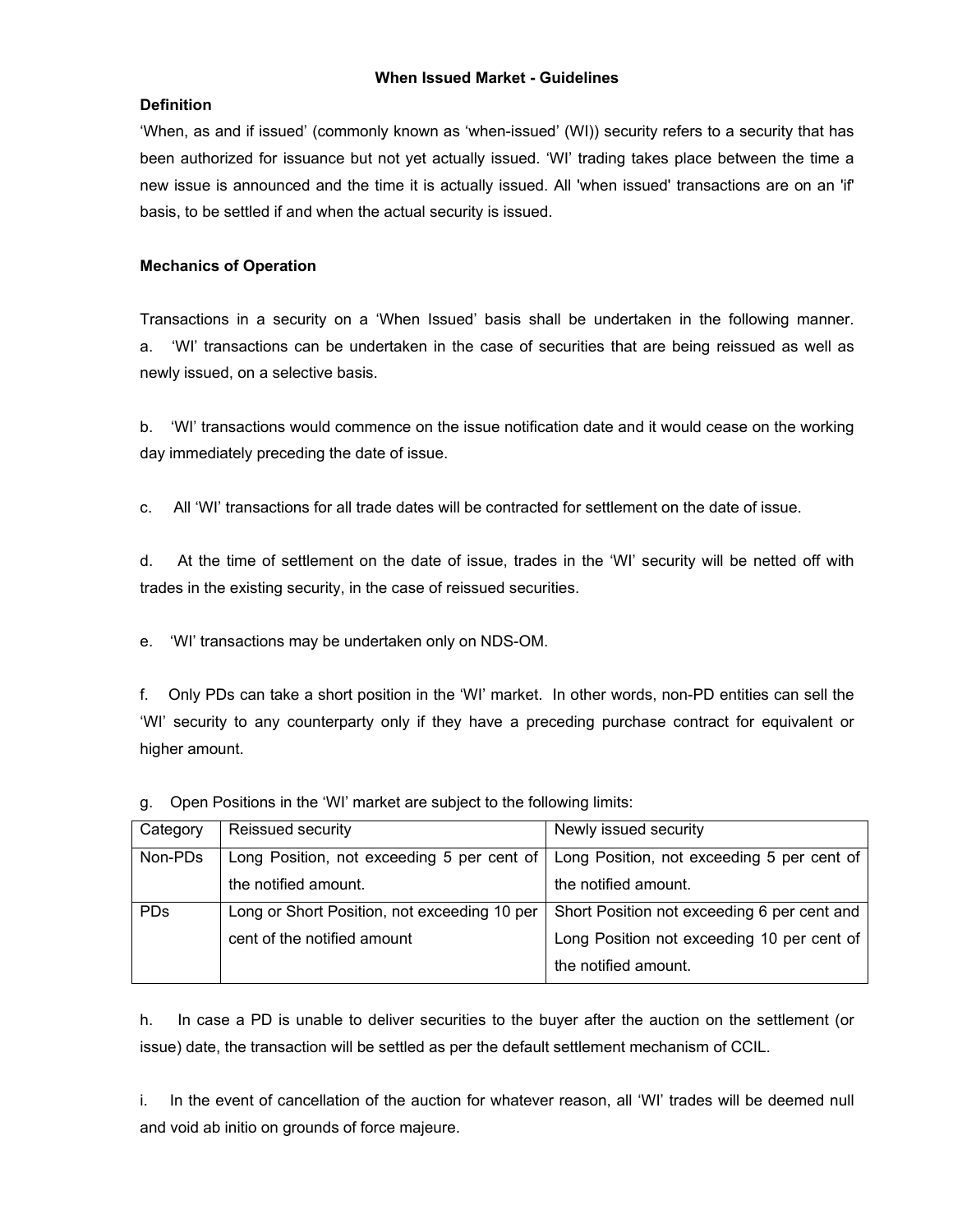### Internal Control

All NDS-OM members participating in the 'WI' market are required to have in place a written policy on 'WI' trading which should be approved by the Board of Directors. The policy should lay down the internal guidelines which should include, inter alia, risk limits on 'WI' position (including, in the case of reissued securities, overall position in the security, i.e., 'WI' plus the existing security), an aggregate nominal limit (in terms of Face Value) for 'WI' and in the case of reissued securities, 'WI' plus the existing security, the internal control arrangements to ensure adherence to regulatory and internal guidelines, reporting of 'WI' activity to the top management, procedure to deal with violations, etc. A system should be in place to detect violations immediately, certainly within the trading day.

The concurrent auditors should specifically verify compliance with these instructions and report violations on the date of trade itself, within a reasonably short time, to the appropriate internal authority. As part of their monthly reporting, concurrent auditors may verify whether the independent back/mid office has taken cognizance of all such lapses and reported the same within the required time frame. Any violation of regulatory guidelines noticed in this regard should immediately be reported to the Public Debt Office (PDO), Mumbai and IDMD, Reserve Bank of India.

### Reporting

Primary Dealers will report on a daily basis all 'When Issued' transactions, undertaken by them in the prescribed format (Annex).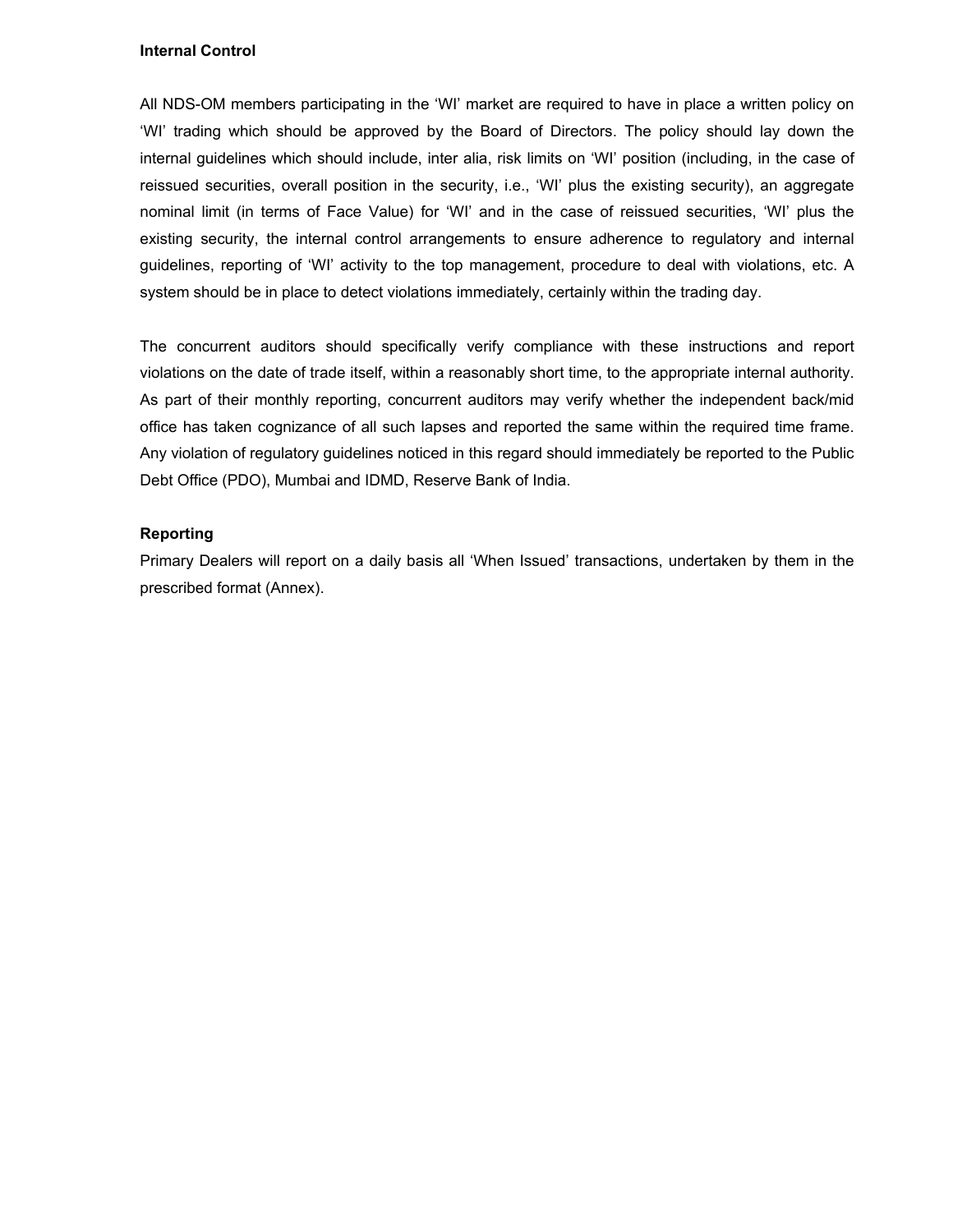### Annex

# Statement of When Issued Operations

## Date of Transaction:

# A. Transactions in 'WI' securities

| <b>Time</b>             | of | <b>Purchase</b> | <b>Sales</b> | <b>Net Position</b> |
|-------------------------|----|-----------------|--------------|---------------------|
| <b>Transaction</b>      |    |                 |              |                     |
| Opening position        |    |                 |              |                     |
|                         |    |                 |              |                     |
|                         |    |                 |              |                     |
|                         |    |                 |              |                     |
| <b>Closing Position</b> |    |                 |              |                     |

### B. Position

|                      | Opening         | <b>Purchases</b> | <b>Sales</b> | <b>Closing Position</b> |
|----------------------|-----------------|------------------|--------------|-------------------------|
|                      | <b>Position</b> |                  |              |                         |
| 'WI' Security        |                 |                  |              |                         |
| Existing<br>Security |                 |                  |              |                         |
| (if reissue)         |                 |                  |              |                         |
| Total                |                 |                  |              |                         |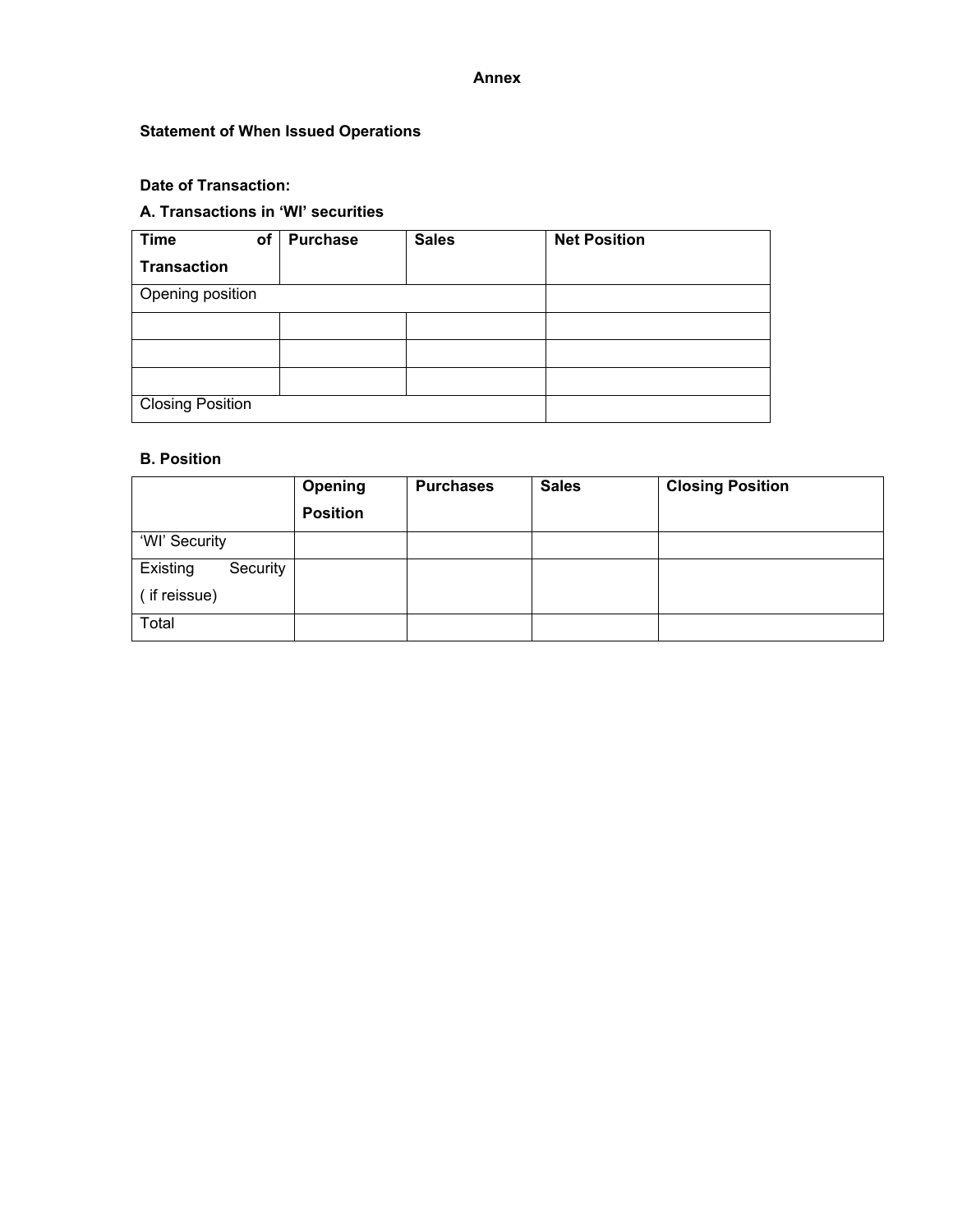#### The Gazette of India

### EXTRAORDINARY Part II – Section 3 – Sub-section (ii) Published by Authority RESERVE BANK OF INDIA

#### **NOTIFICATION**

### Mumbai, the 17<sup>th</sup> April 2006

S.O.551(E): - In exercise of the powers conferred on the Reserve Bank of India under section 16 of the Securities Contracts ( Regulation) Act, 1956 (42 of 1956) vide Government of India Notification No. 183(E) dated 1<sup>st</sup> March, 2000, issued under Section 29A of the Act ibid, the Reserve Bank of India – being of the opinion that it is necessary to prevent undesirable speculation in securities in the whole of India, hereby declares that no person in the territory to which the Act extends, shall, enter into any

1. contract for the sale or purchase of Government securities, gold related securities and money market securities other than spot delivery contracts or such other contracts traded on a recognised stock exchange, as is permissible under the said Act, rules and bye-laws of such stock exchange.

Provided that contracts may be entered into on 'when issued basis' in such Government securities and in accordance with such terms and conditions, including the basis on which such contracts may be settled, as may be specified in this regard by the Reserve Bank of India by the following persons or entities

a. a scheduled commercial bank

- b. a Primary Dealer registered with the Reserve Bank of India
- c. any other person or entity specifically permitted in this regard by Reserve Bank of India,

2. ready forward contracts in bonds, debentures, debenture stock, securitised debt, and other debt securities issued by any person or any body corporate established by or under a Central or State Act.

Provided that ready forward contracts may be entered into in all Government securities, in accordance with the terms and conditions as may be specified by the Reserve Bank of India, by the following persons/entities

a. any person or entity holding a Subsidiary General Ledger account with the Public Debt Office of the Reserve Bank of India

b. a scheduled bank or a non-banking financial company registered with Reserve Bank of India (other than Government Companies as defined in Section 617 of the Companies Act, 1956) or a housing finance company registered with National Housing Bank, or a mutual fund registered with Securities and Exchange Board of India, or an insurance company registered with Insurance Regulatory and Development Authority, holding a Gilt account with any person or entity permitted by Reserve Bank of India to maintain Constituent Subsidiary General Ledger account with Public Debt Office of the Reserve Bank of India or

c. any other person specifically permitted by Reserve Bank of India, holding a Gilt account with any person or entity permitted by Reserve Bank of India to maintain Constituent Subsidiary General Ledger account with Public Debt Office of the Reserve Bank of India:

Provided further that no ready forward contracts may be entered into between two persons or entities both maintaining Gilt accounts with same person or entity maintaining Constituent Subsidiary General Ledger account with the Public Debt Office of the Reserve Bank of India.

Provided further that no ready forward contracts may be entered into between a person or entity maintaining Subsidiary General Ledger account with Public Debt Office of the Reserve Bank of India with another person or entity maintaining a Gilt account with itself.

Provided further that all ready forward contracts shall be settled through Subsidiary General Ledger account or a Constituent Subsidiary General Ledger account maintained with the Public Debt Office of Reserve Bank of India, in accordance with the terms and conditions as may be specified by the Reserve Bank of India